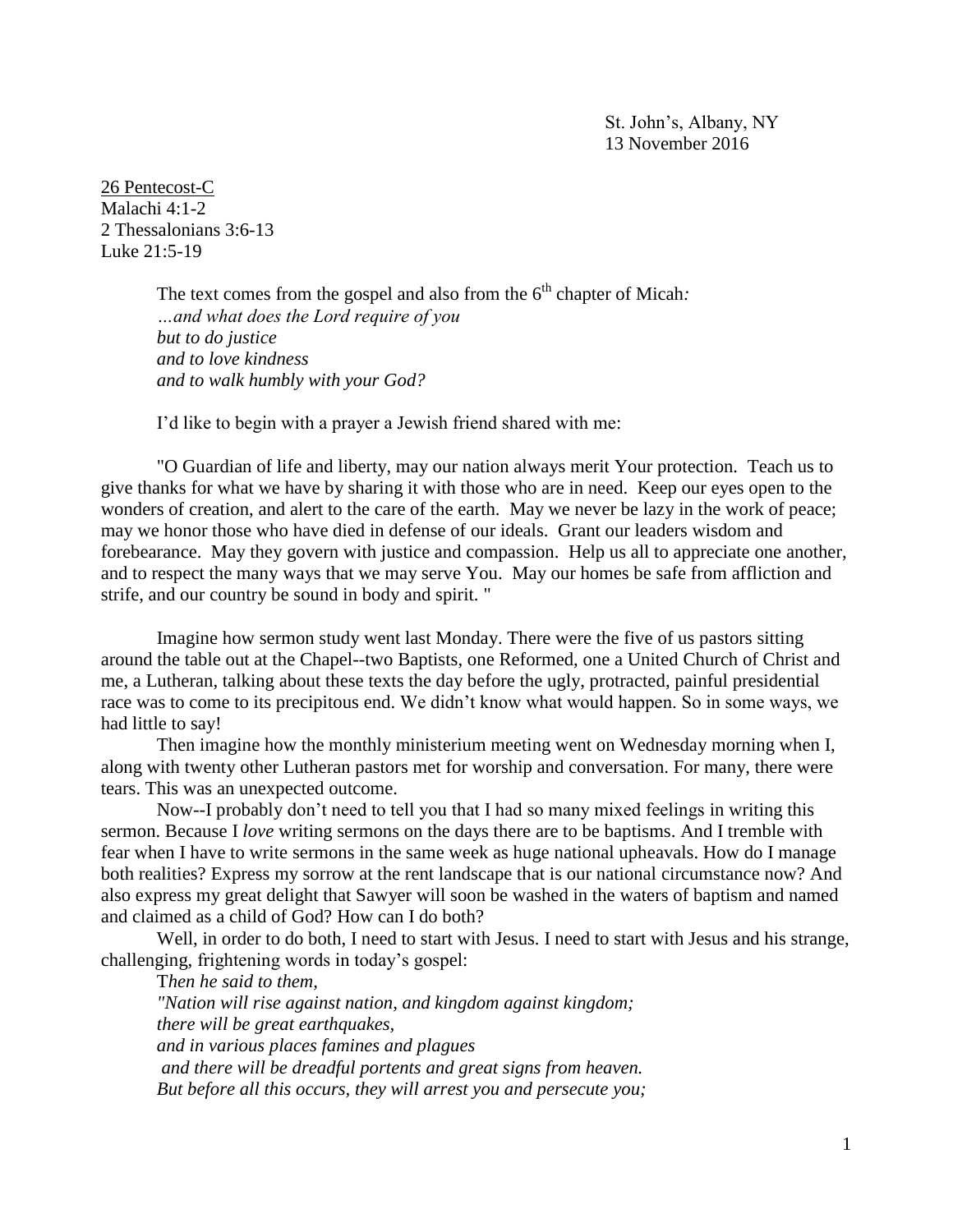*they will hand you over to synagogues and prisons and you will be brought before kings & governors because of my name. This will give you an opportunity to testify.*

If you haven't noticed, but you probably have, there is a built-in tension in Christian faith. It's the whole "already-but-not-yet" of Christianity that requires us to hold two contradictory things at the same time and to live within the tension created by that. We're told that through the life, death and resurrection of Jesus, the world has been saved. That's the "already" part.

But the "not-yet"? The "not-yet" part is that the world will pass away. "As for these things," Luke records Jesus as saying, "the days will come when not one stone will be left upon another; all will be thrown down."

But the "not-yet" part has been, well, over 2000 years in coming. Faithful Christians have always tried to figure out what's best to do while we're waiting.

I need to cop a biblical history teaching moment here and let you know this: First-century Christians thought the return of Christ was imminent. Like, Christ was coming back right away and that caused a mess of problems. And so you have Paul in 1 Corinthians advising slaves to remain in their enslavement, virgins to remain virgins. Indeed, he says it is actually preferable to remain celibate, as he is! But if that's not your thing, St. Paul makes an allowance for marriage, saying that it is better to marry than to be aflame with passion. (Which seems to me is some kind of commentary on what marriage does to passion!)

Then there is Paul, in 1Thessalonians, the earliest of the New Testament writings, trying to calm the anxiety of the people who fear that their loved ones, now dead, would be lost because they would not be alive for Christ's return. So certain were some people that Christ's return was coming soon, that in 2 Thessalonians, a sterner letter that possibly Paul, though not definitely Paul wrote, we find that the belief in Christ's imminent return divided the community. Thus we get: *Anyone unwilling to work should not eat*, *for we hear that some of you are living in idleness, mere busybodies, not doing any work. Now such persons we command and exhort in the Lord Jesus Christ to do their work quietly and to earn their own living.*

So this "already-not-yet" tension in our faith calls us to live in hope, but not in idleness. The promised eternal life with God does not excuse us from full participation in our lives, including preparing for the future lives of those to come.

Now we all know what it means to prepare for the future, right? Mostly we think of this in personal terms, a process of conserving and marshalling our resources so we can control what happens next. We aim for a good investment portfolio to ensure a good retirement; we want a good inheritance for our children. Most of us play an active part in planning for our futures. Which, on a more sober note, leads us to consider, as well, that we must also plan for a future we will *not* be a part of: We draw up wills, fill out health care proxies. We may pre-pay for our funerals so as not to be a financial burden to our families. Sometimes people pre-plan their funeral services with me and I have to say it is a wonderful gift for family members to know that the hymns and readings and prayers have been specially chosen for them to hear and sing in their loved one's memory.

Of course, in today's Gospel, Jesus, too, is looking toward the future, too. Just not in the way we typically do. He's not got the me-focused lens most of us look through. And so he says of the Temple, the main house of worship for all religious Jews. *As for these things that you see, the days will come when not one stone will be left upon another; all will be thrown down,* Then he goes on to talk about all those other cataclysmic events. And so *matter-of-factly!* As if it is not of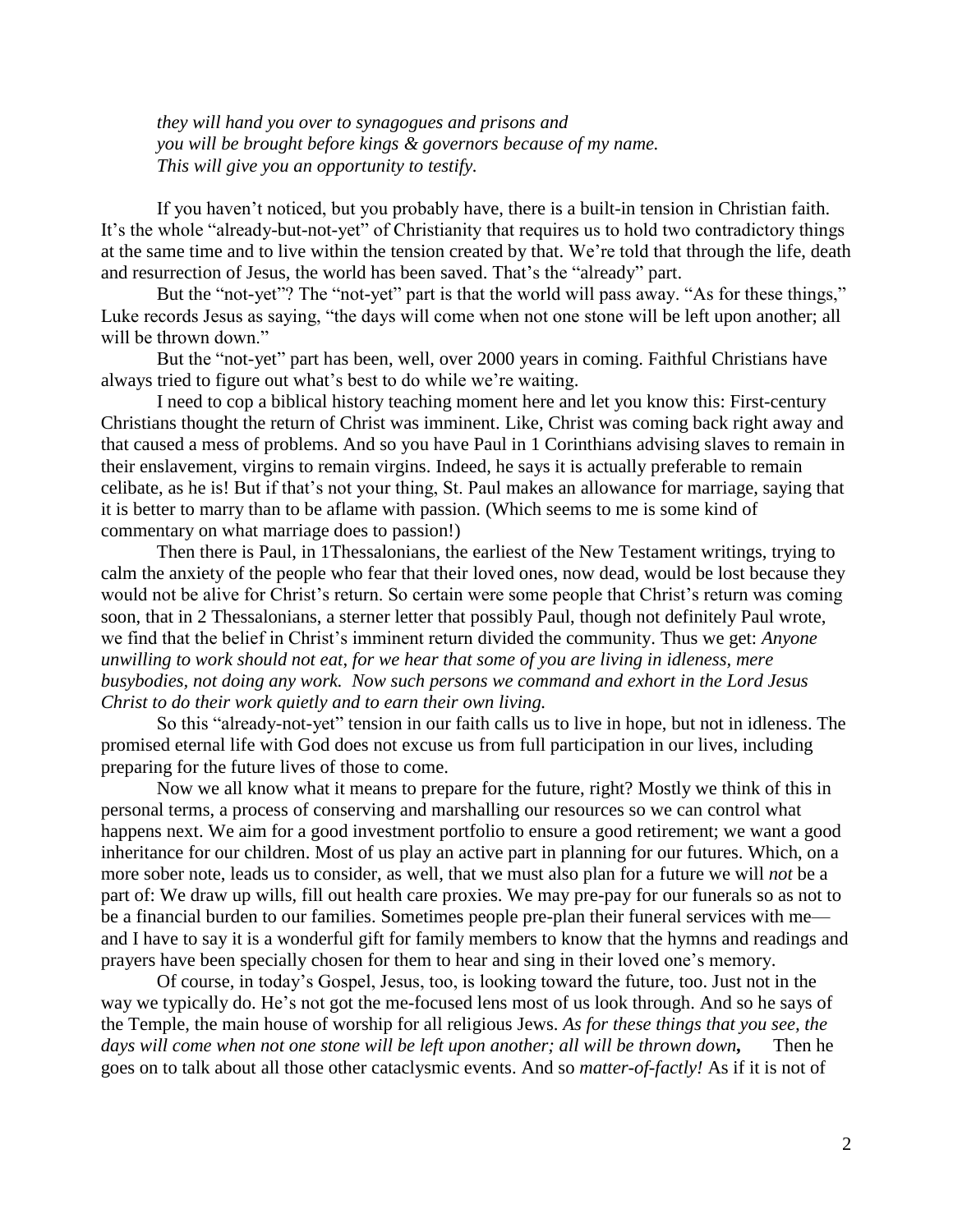such great importance when this is all about to happen. Because it will just happen. And God will let you know then what you're supposed to do. You know, no planning needed.

That's not the first time Jesus has sounded that theme of the precipitous end of things, is it? Remember, earlier in Luke, Jesus tells the parable of the Rich Fool, as it is known. That's the guy who has so much stuff stashed away that he decides to build even more storehouses to hold his possessions. Only God says to him, "*You fool! This very night your life is being demanded of you. And the things you have prepared? Whose will they be?"* And Jesus concludes the parable by saying, *So it is with those who store up treasures for themselves but are not rich toward God.*

For Jesus, the thought of the end of time—the "eschaton" is the fancy theological word for it—is very closely connected to our use of the present time.

And let's be honest: *our* very present time—with the fears and hopes and confusions we have faced this week and will face in the months ahead—is very much on our mind. What will happen next? What can we best do?

Well, you know, here at St. John's, we are starting pretty profoundly this morning. We are starting by baptizing baby Sawyer. We will bring him to marble angel. It's the font where Bob Knapp was baptized, the first baby to be baptized in it, eighty-some years ago. And his grandson, Ethan, will hold the book and be my ready assistant as we baptize Sawyer. And the congregation and the Ecumenical Witnesses will all attest that we are made one through the waters of baptism.

We all know this may be the last baptism to take place at St. John's. But we know it will not be the last baptism. In fact, if I weren't a pastor and had to be in the same place every Sunday, I'd want to be one of the travelling ecumenical witnesses who know that baptism—new life—takes place again and again all the time and in all places.

But the next thing we do, after the baptism—and after the breakfast Ethan and Emily and Reagan have prepared for us—the next thing we do is we resolve to go out and bear witness. We resolve to go out and be witnesses not to baptisms—but if we are able to, what a joy! We go out to bear witness to both justice and injustice.

And when we see witness injustice, we resolve to name it, no matter the risk. We resolve to document it. We resolve to reform it. We resolve to work to correct it.

And when we witness justice done and wrongs righted, guess what? We celebrate! We give thanks!

We bear witness because we know there are grave social ills and we know there is much to be done and we know that we may not all agree all the time (how I wish that we did!). But we bear witness to both justice and injustice because that's what we saw Jesus doing in his life. And we, like Sawyer will be in just a few minutes, have been baptized into his life, his death and his resurrection.

This bearing witness? It will not be easy. We are not living in easy times, that is abundantly clear. Those of you on Facebook know it has been blowing up with articles posted for and against the coming administration. Everybody has an opinion and I suppose everybody is entitled to one. But people of faith—not just Christians, but all people of God—are governed by a rule that is both rigid and wide-reaching: we are to name and redress injustice. We are to love our neighbor as ourselves.

Luther says it in his explanation to the eighth commandment: *We should fear and love God that we may not deceitfully belie, betray, slander or defame our neighbor, but defend her and him, think and speak well of her and him and put the best construction on everything.* 

We are to stand with, for and up for our neighbor. And we are to oppose that which hurts them. And so in service to that end, we are called to action and not idleness. We are called to bold service and not faint-hearted quaking. Dietrich Bonheoffer, German martyr in 1945 wrote, "We are